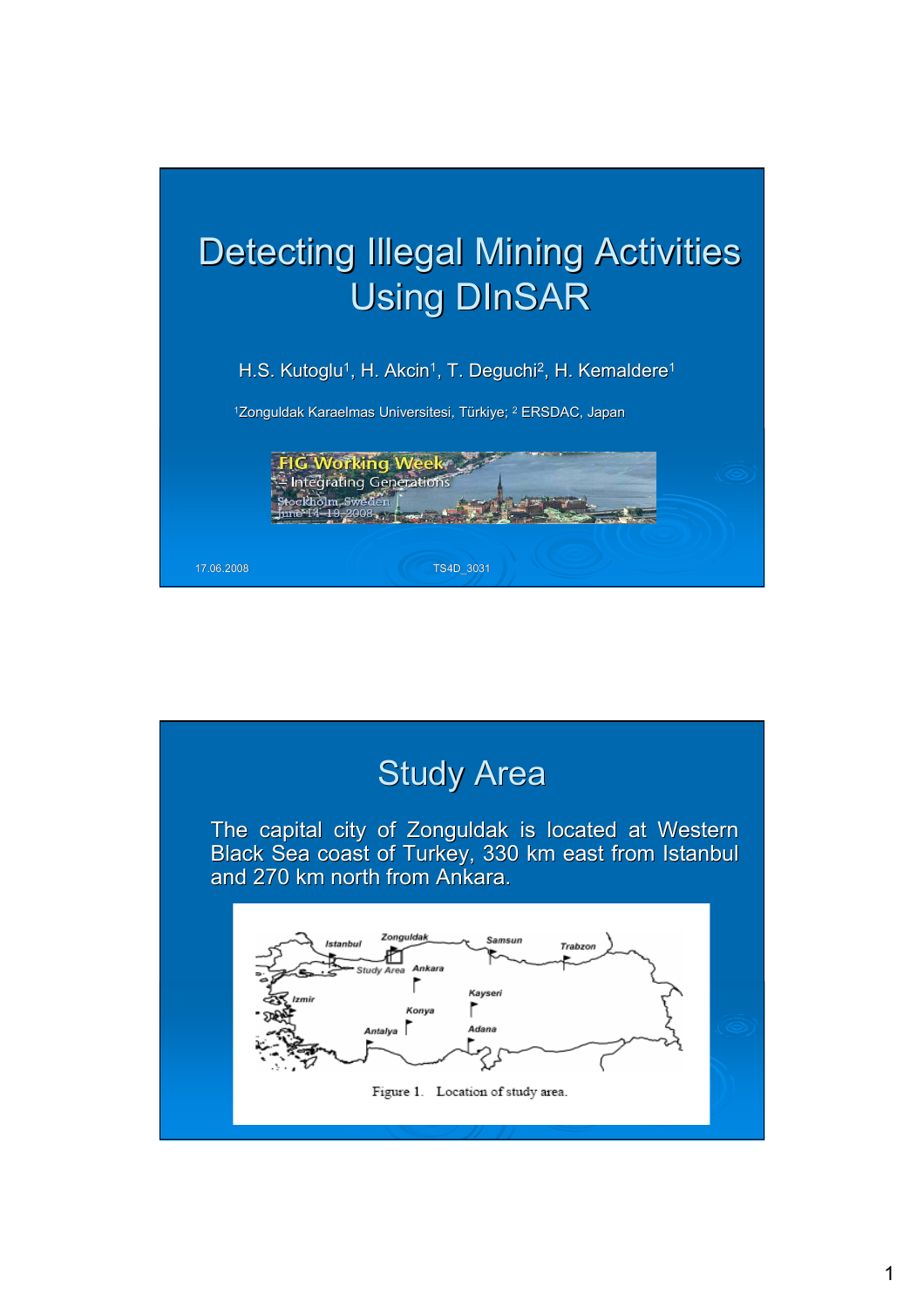# Study Area

Its population is about 200.000. The city has a rolling and steep topography; altitudes range from 0 to 1000 meters from the coastal plains to inland. The terrain is heavily forested in the immediate vicinity of the city center.

# **Coal Production in Zonguldak**

This city is the major center of coal production in Turkey. In this basin, hard coal production started in 1848, and has been officially carrying out by Turkish Hard Coal Enterprise (TTK) and some private companies authorized by TTK.

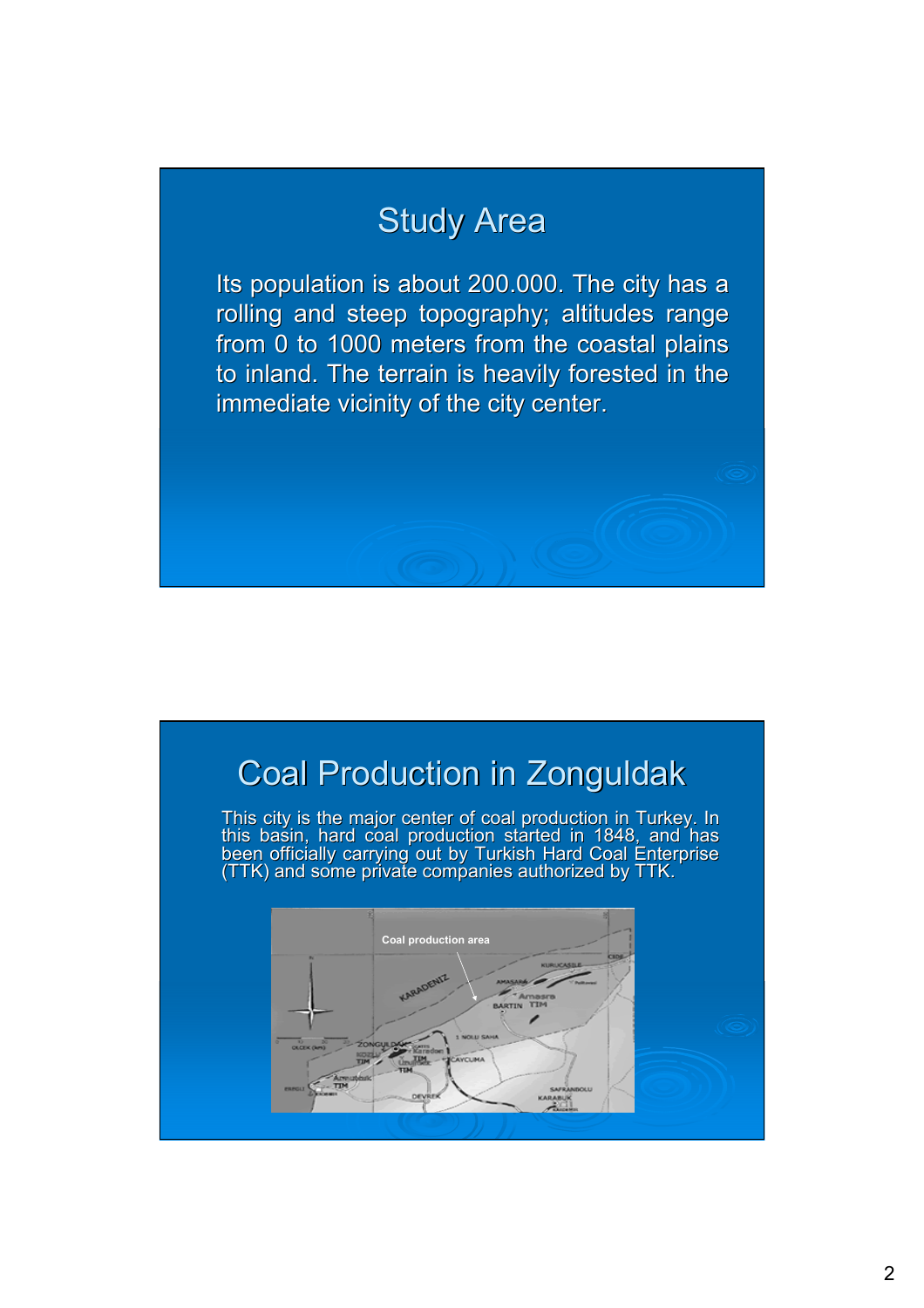# Coal production in Zonguldak

According to official records, coal productions are driven between the heights of  $+155$  m and -550m and the yearly production is about 3 million ton; total production has been reached 400 million ton since 1848. However, there are also numerous illegal coal productions in different places of the basin. These illegal activities not only shortchange TTK economically and threaten life and property safety. To determine and prevent the illegal activities, routine field controls on the field are carried out by the TTK officers, but satisfactory results can not be achieved due to rough and heavily forested terrain.

#### Study Aim

In this study, we suggest supporting the routine controls with the Space-Based Differential InSAR (D-InSAR) technique to detect illegal activities. For this purpose a pilot study has been performed in the Zonguldak hard coal basin. Considering the study area environed with forests, the proper choice for detecting illegal mines is to use SAR sensors providing L-band data which can penetrate vegetation and go through the ground surface. For that reason, JERS-1 data archive has been applied.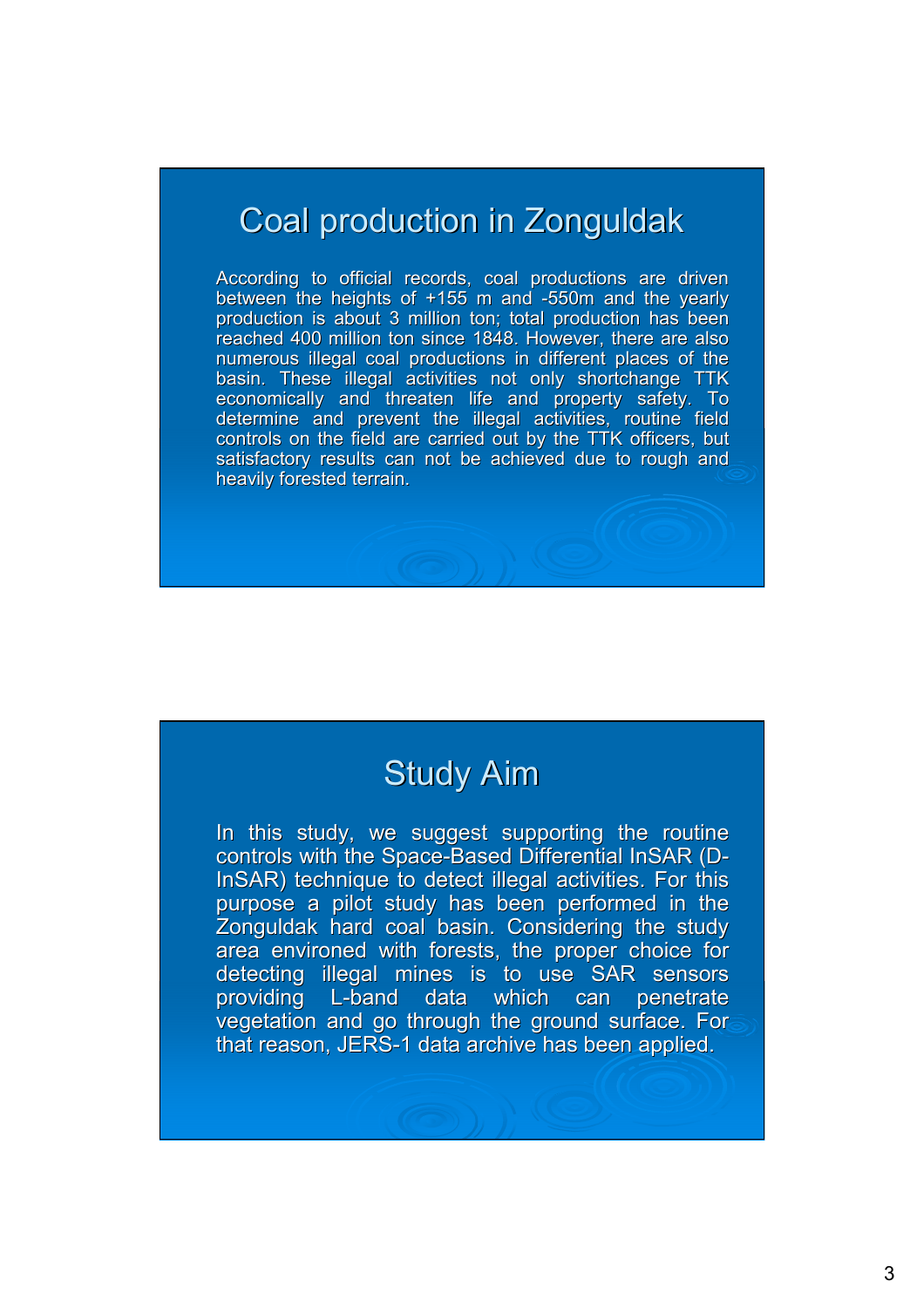#### **Mining Induced Subsidence Effect**

Underground coal mining is performed in the uppermost brittle part of the Earth's crust. This part has a very susceptible stability formed over millions of years. During the mining activities, a large amount of mass is extracted from driven mine seams and large spaces are constituted below ground. Hence, the susceptible stability of the uppermost crust is damaged and a slow motion so-called subsidence is triggered from the depth of coal seam to the earth surface.

![](_page_3_Figure_2.jpeg)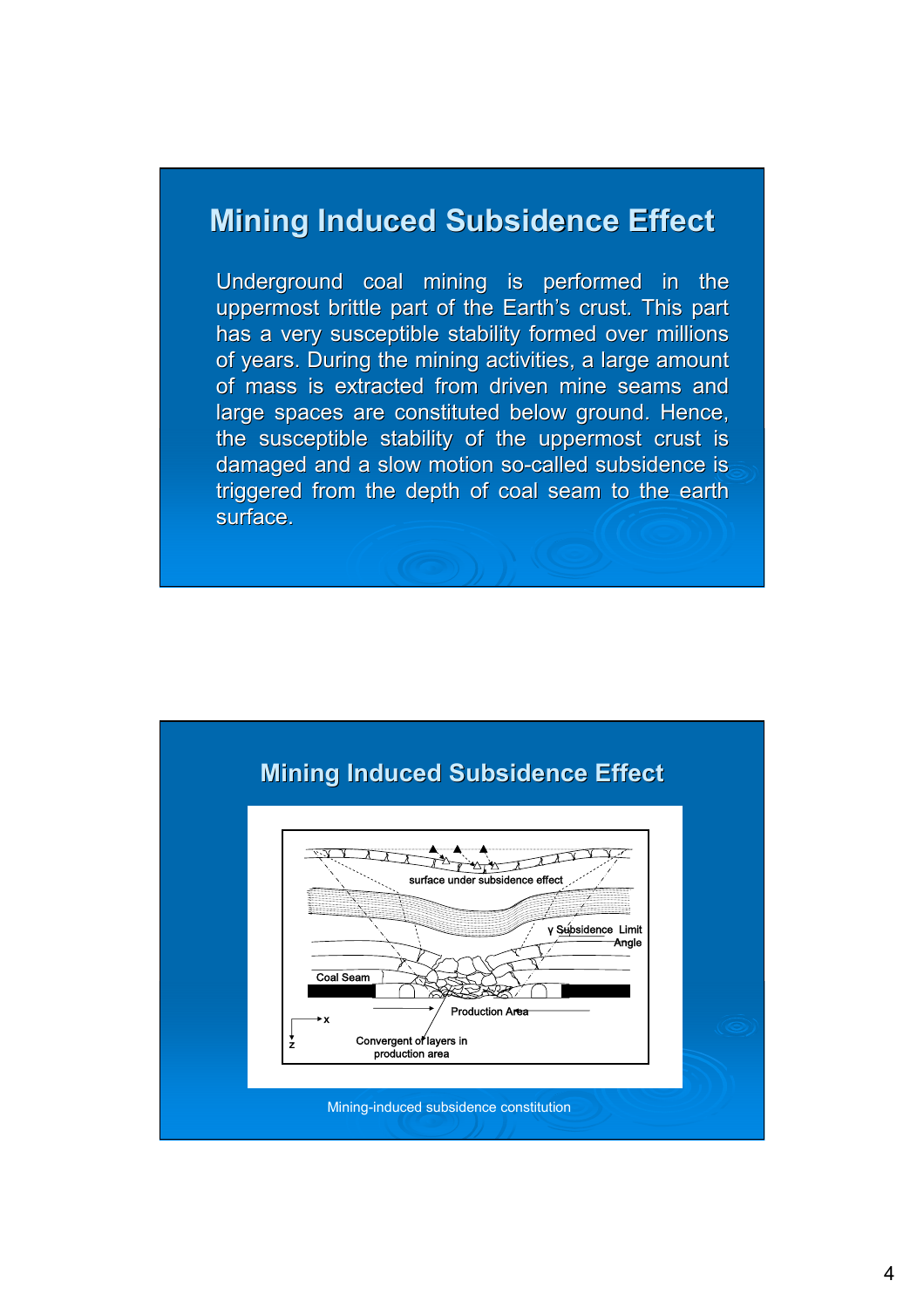#### **Mining Induced Subsidence Effect**

The subsidence induced at the depth of mine seam affects on a wider area on the surface. The width of the surface area under the subsidence effect and the amount of displacements in this area depend on the geological structure of the ground and the geometry of the production panel such as depth, width, length, thickness and inclination. In most cases, the subsidence progress on the ground can not be realized with visual sense, but detected by the<br>geodetic methods such as GPS, Differential InSAR etc.

#### Data Used

As stated above the Zonguldak basin is environed with heavily forests. In such a case, L-Band InSAR data becomes the most proper choice to detect the surface changes because microwaves in L-Band can penetrate vegetation and go through the ground surface. For that reason, data archives of JERS-1 SAR sensor were decided to use for the pilot study.

JERS-1 satellite mission was ended in 1998; therefore, two data acquired on September 29th and May 20th, 2005 were used for Master and Slave image, respectively. The time gap between both images is 132 days.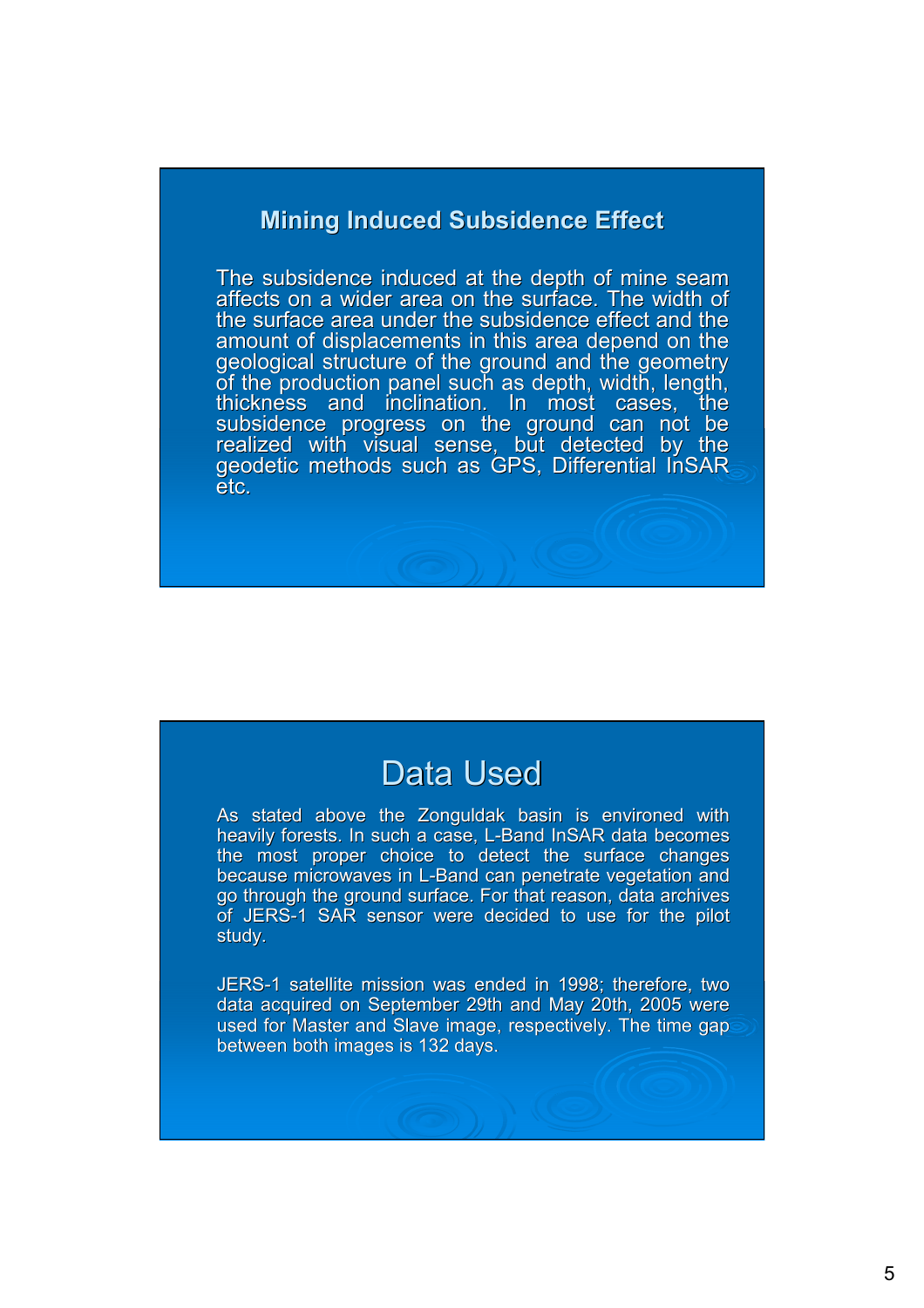# Differential InSAR Processing

Phase anomalies obtained by comparing both SAR images are composed of orbit, topoghraphic, atmospheric,<br>deformation<code>and</code> noise components:

![](_page_5_Picture_2.jpeg)

Orbit, topographic, atmospheric and noise phase components are eliminated or reduced during the InSAR<br>processing, and the deformation phase anomalies are processing, and the deformation phase anomalies obtained.

![](_page_5_Figure_4.jpeg)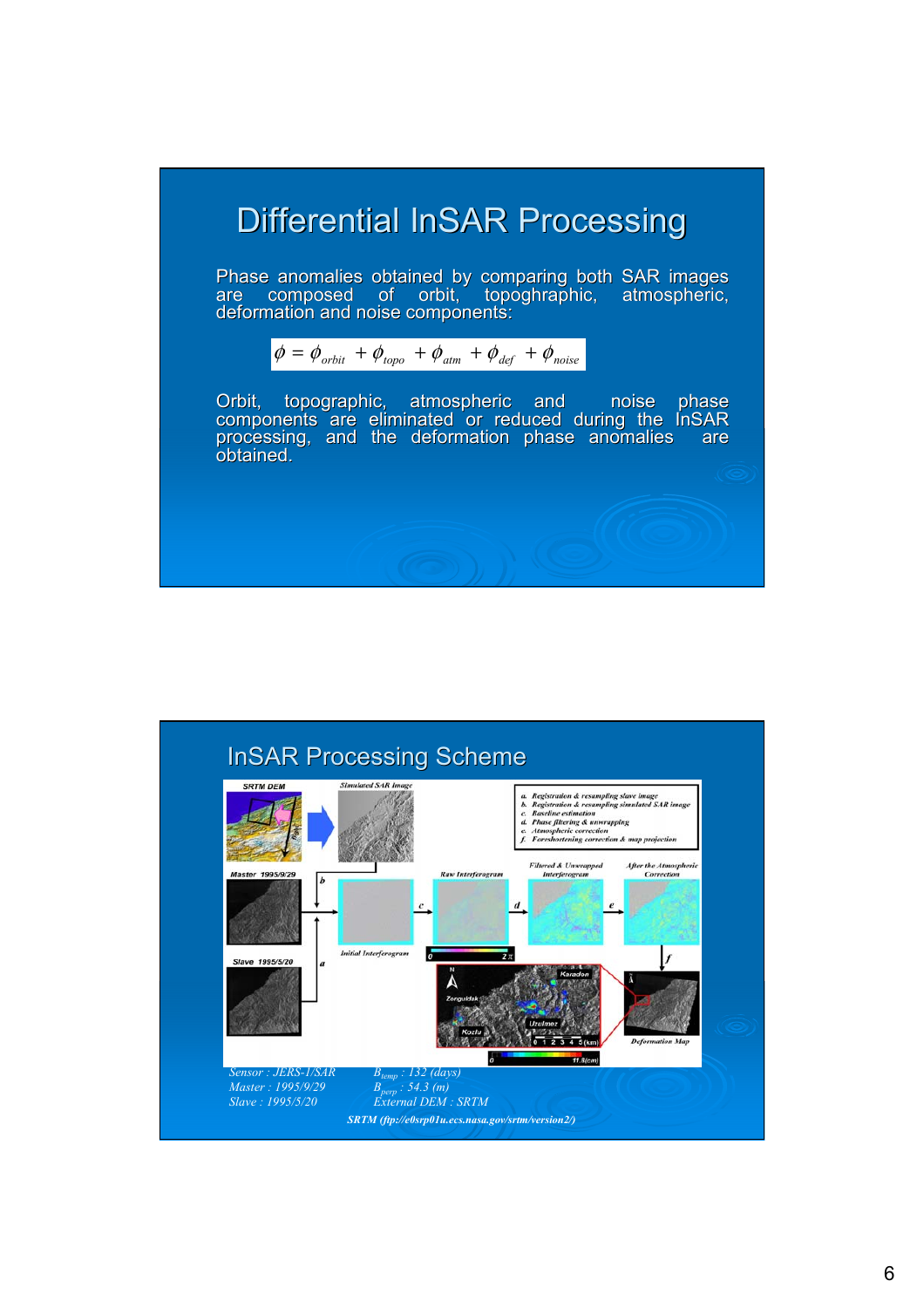### **Result**

Processing JERS-1 SAR data is resulted in deformation phase anomalies in the five<br>location of the Zonguldak basin, one in the Kozlu region, one in the Karadon and three in the Uzulmez region. The largest surface deformation has been detected in<br>the Kozlu region with 2.4 cm. As for the Uzulmez and Karadon, surface deformations over 1.3 cm have been observed.

![](_page_6_Figure_2.jpeg)

![](_page_6_Picture_3.jpeg)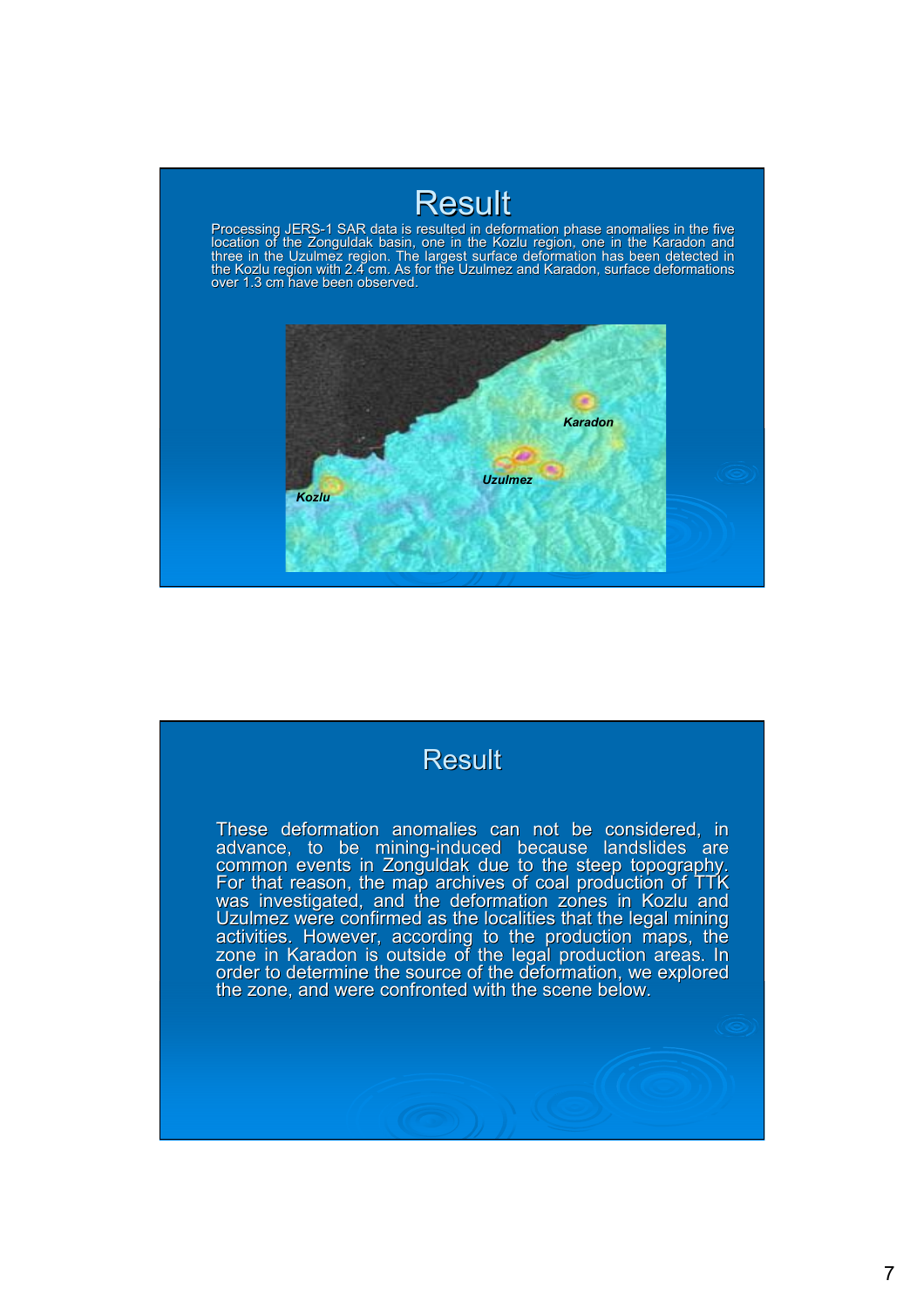![](_page_7_Picture_0.jpeg)

#### **Result**

As this mining activity are not documented in the TTK production maps it is condidered to be an illegal activity, but for the exact decision the production of the private companies must be investigated.